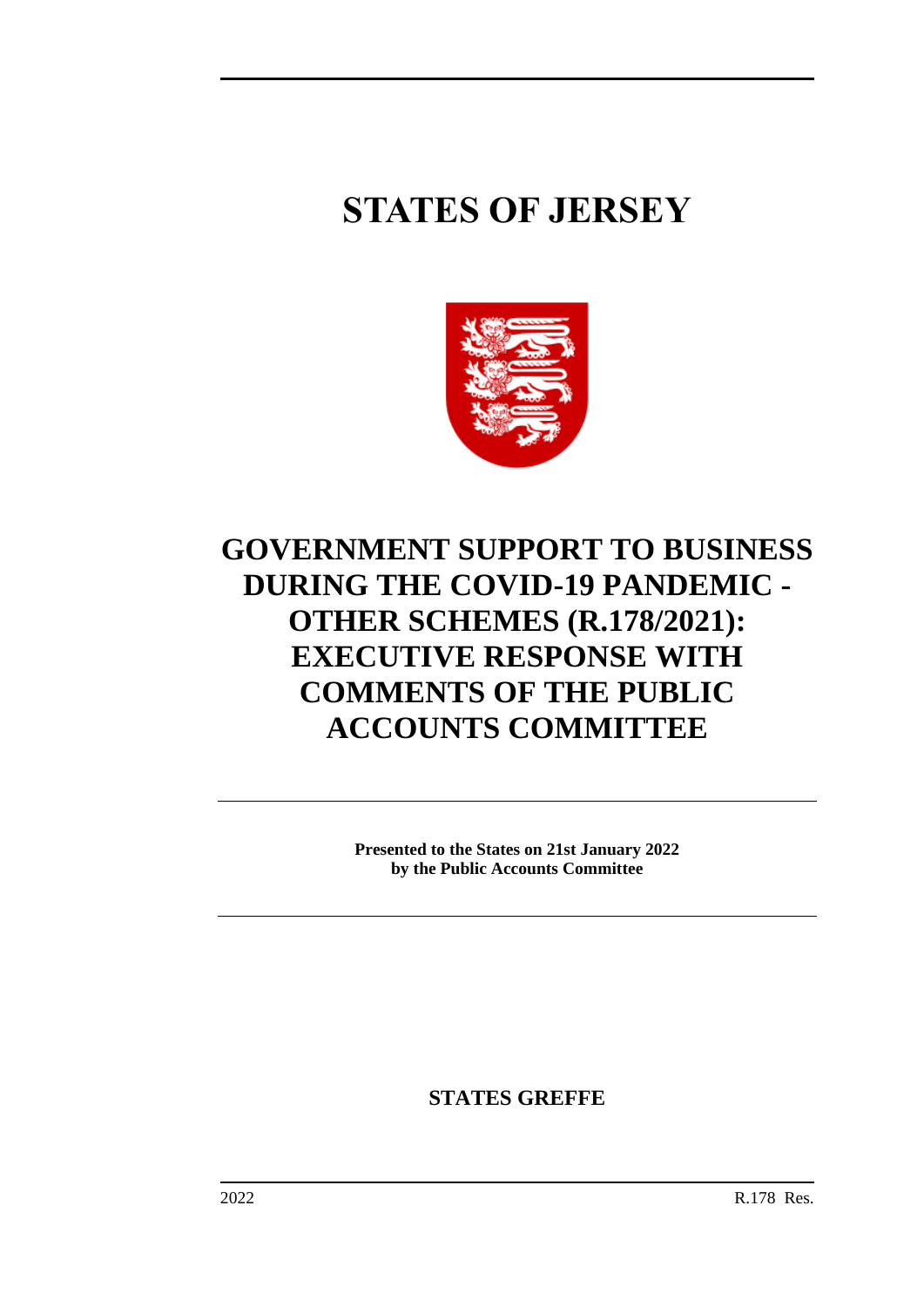### **REPORT**

In accordance with paragraphs 63–66 of the [Code of Practice for Engagement between](https://statesassembly.gov.je/sitecollectiondocuments/pacengagementcode.pdf)  ['Scrutiny Panels and the Public Accounts Committee' and 'the Executive',](https://statesassembly.gov.je/sitecollectiondocuments/pacengagementcode.pdf) the Public Accounts Committee presents the Executive Response to the Comptroller and Auditor General's ("C&AG") Report on the 'Government support to businesses during the Covid-19 pandemic - Other Schemes' [\(R.178/2021,](https://statesassembly.gov.je/assemblyreports/2021/r.178-2021.pdf) presented to the States on 24th November 2021).

### **Comments of the Public Accounts Committee**

The PAC welcomes the response to the C&AG's report from the Chief Executive and Director General of the Treasury and Exchequer. In particular, the Committee is pleased to see that the response includes a timeline for delivery of each recommendation and an indication of the Responsible Officer taking the matter forward.

The PAC notes that all of the recommendations have been accepted in their entirety and will be integrated into the Executive's work programme and Recommendations Tracker. The PAC will monitor the progress of the delivery of the recommendations through its review of the Response to Covid-19.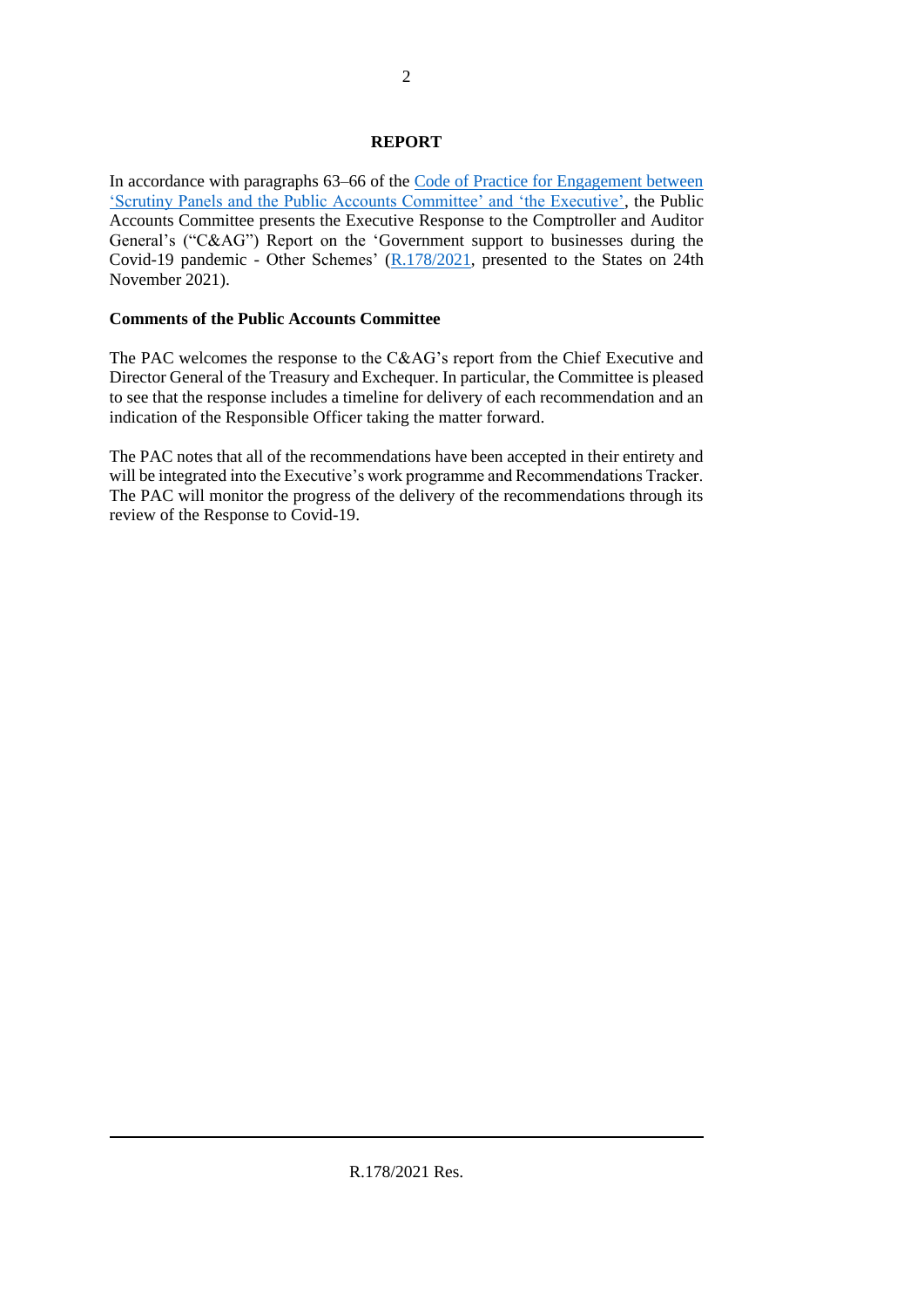

## **The Chief Executive and Director General of Treasury and Exchequer's response to Comptroller and Auditor General's (Covid-19) Review: Government Support to Businesses – Other Schemes**

**January 2022**

### **Glossary of Terms**

- C&AG Comptroller and Auditor General
- VAES Visitor Attractions and Events Scheme
- CFPS Co Funded Payroll Scheme
- VASS Visitor Accommodation Support Scheme
- FCSS Fixed Costs Support Scheme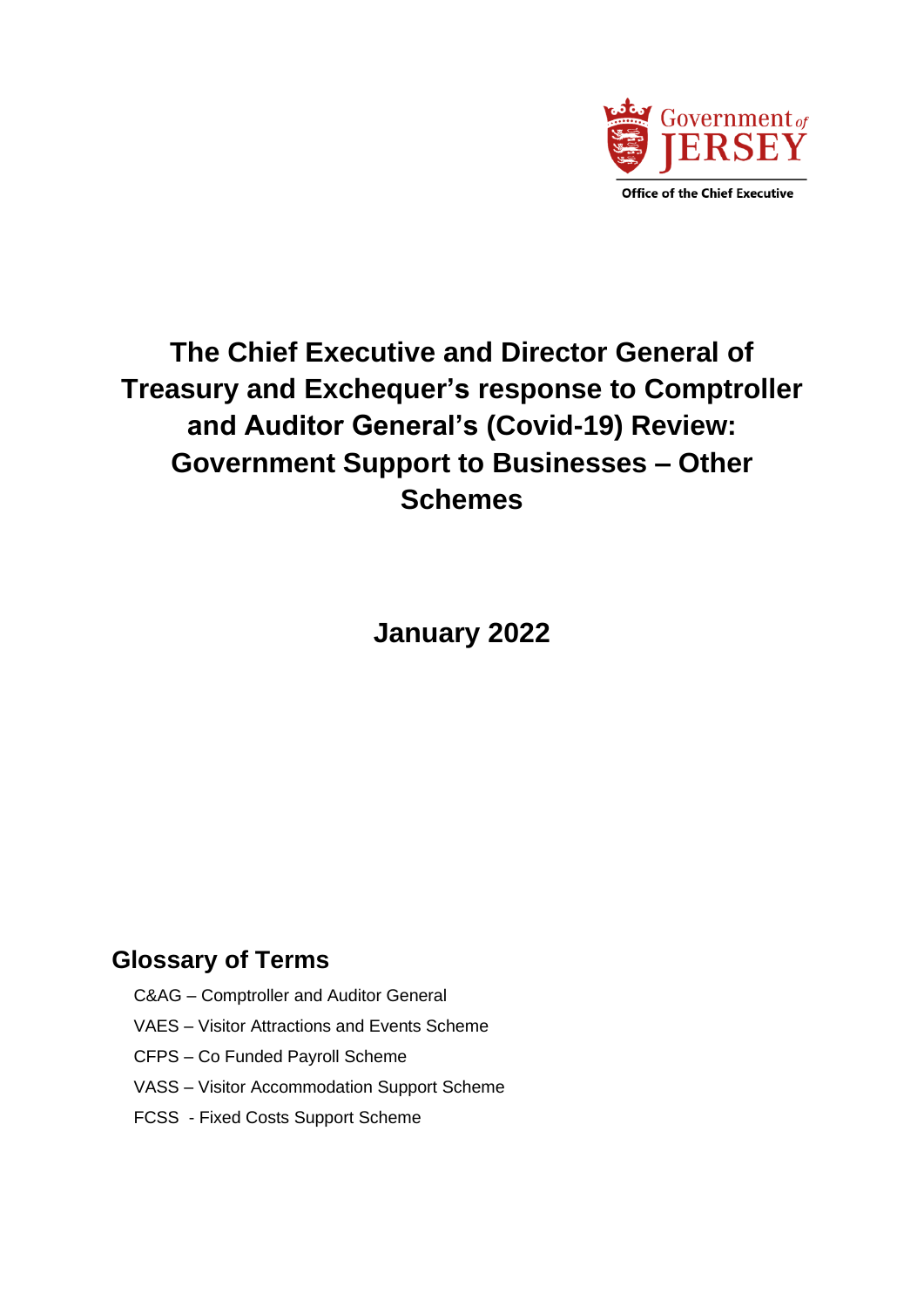**Chief Executive and Treasurer's Response to C&AG (Covid-19) Review: Government Support to Businesses – [Other Schemes](https://www.jerseyauditoffice.je/wp-content/uploads/2021/11/Government-support-to-businesses-during-the-COVID-19-pandemic-%E2%80%93-Other-Schemes-report-.pdf) - Executive Response to PAC by 4 th January 2022 please.**

#### Summary of response:

We welcome this review of business support schemes (excluding Co-funded Payroll Scheme) by the Comptroller & Auditor General. These schemes were introduced at pace and were without precedent and overall we are pleased to note their resilience and effectiveness.

The Recommendations comprise a mix of planned or in-train actions as well as some new Recommendations to consider e.g. R1. The Recommendations are accepted in their entirety and will be integrated to our work programme and separate Recommendations Tracker.

#### Action Plan

| <b>Recommendations</b>                                                                                                                                                                         | <b>Action</b>                                                                                                                                                                                                                                                                                                                                                                  | <b>Target date</b> | <b>Responsible</b><br><b>Officer</b>                                                                     |
|------------------------------------------------------------------------------------------------------------------------------------------------------------------------------------------------|--------------------------------------------------------------------------------------------------------------------------------------------------------------------------------------------------------------------------------------------------------------------------------------------------------------------------------------------------------------------------------|--------------------|----------------------------------------------------------------------------------------------------------|
| R1 Introduce enhanced controls to<br>ensure that public announcements<br>provide clarity as to the status of the<br>announcement and related Ministerial<br>Decisions.                         | Accepted – it is agreed that decisions should be<br>communicated with sufficient assurance. The<br>alignment of Ministerial Decisions and associated<br>formal communication will be undertaken where<br>appropriate in the relevant circumstances. (While also<br>incorporating the importance of speedily communicating<br>during a pandemic (and other urgent situations)). | 31 January 2022    | <b>Head of Ministerial</b><br>Support Unit in<br>consultation with the<br>Director of<br>Communications. |
| <b>R2</b> Review the criteria for preparing a<br>business case to include schemes<br>which expose the States to a potential<br>liability of more than £100,000 (such as<br>guarantee schemes). | Accepted. In December 2021 the criteria were reviewed<br>and changed as part of the extensions of VAES and<br>CFPS. The new operational procedure is in place and<br>will continue going forward.                                                                                                                                                                              | Complete           | Head of Investment<br>Appraisal, T&E                                                                     |
|                                                                                                                                                                                                | Further additional standard operating procedures<br>maybe implemented in 2022 to ensure higher levels of<br>internal controls.                                                                                                                                                                                                                                                 | Ongoing            |                                                                                                          |
|                                                                                                                                                                                                | The Public Finances Manual will be updated to reflect<br>the recommendation that business cases are<br>completed for initiatives that expose the Government of<br>Jersey to a liability of more than £100,000.                                                                                                                                                                 | 30.06.22           |                                                                                                          |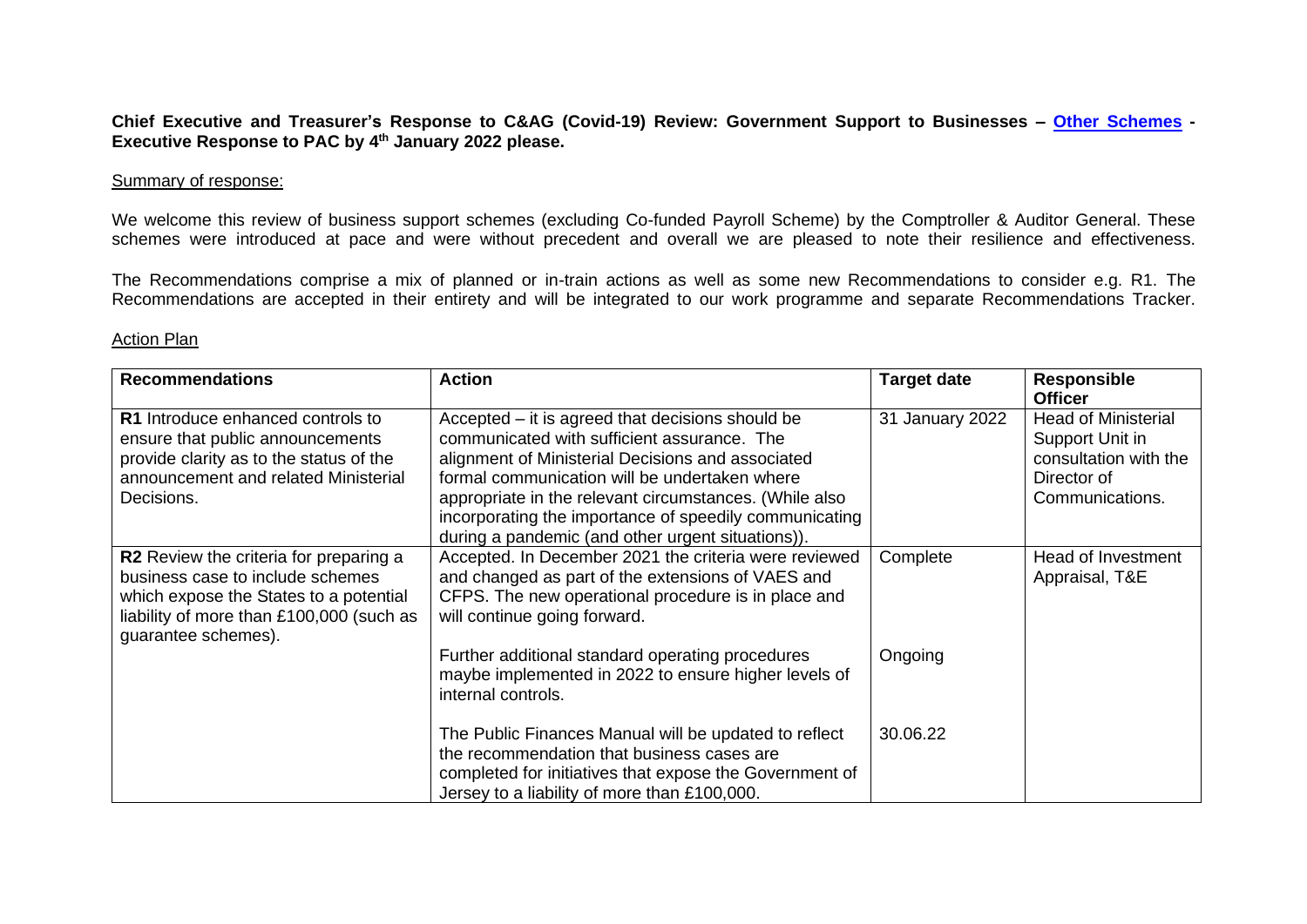| R3 Introduce a requirement for a formal<br>Ministerial Decision to be taken to<br>extend schemes that have been<br>established with a fixed end date.    | Accepted. In December 2021 this was implemented as<br>part of the extensions of VAES and CFPS.                                                                                                               | Complete                                    | <b>Director General</b><br>Economy. & Head<br>of Ministerial<br>Support Unit,                                          |
|----------------------------------------------------------------------------------------------------------------------------------------------------------|--------------------------------------------------------------------------------------------------------------------------------------------------------------------------------------------------------------|---------------------------------------------|------------------------------------------------------------------------------------------------------------------------|
|                                                                                                                                                          | This operational procedure will continue going forward<br>and the requirement will be included in the Public<br>Finances Manual.                                                                             | 30.06.22                                    | <b>Head of Financial</b><br>Governance, T&E                                                                            |
| R4 Prioritise the completion of VASS<br>post payment claims testing and<br>recovery of overclaims.                                                       | Accepted. Work is underway but due to the scheme<br>extension, this won't be completed until after the<br>scheme closes at the end of Q1 2022.                                                               | Ongoing -<br>complete end of<br>30.06.22    | Senior Manager,<br>Pensions & care,<br><b>CLS</b>                                                                      |
| <b>R5</b> Undertake a review of the<br>effectiveness of the VASS in meeting<br>its intended objectives and report<br>publicly the results of the review. | Accepted. The review of the effectiveness of the VASS<br>in meeting its intended objectives will commence when<br>the scheme ends.<br>A report summarising the results of the review will be<br>made public. | 31.07.22                                    | Senior Manager,<br>Pensions & Care,<br><b>CLS</b><br><b>Head of Business</b><br>Management &<br>Governance,<br>Economy |
| R6 Enhance the procedures for<br>Ministerial Instructions to include<br>documentation and agreement of any<br>processes to be put in place to monitor    | Accepted                                                                                                                                                                                                     | Immediate                                   | Head of the<br><b>Ministerial Business</b><br>Unit, OCE                                                                |
| issues raised by Accountable Officers.                                                                                                                   | Consideration will be given to whether this requirement<br>is able to be incorporated into the Public Finances<br>Manual – if so the benefits must clearly outweigh the<br>costs of administration.          | 30.06.22                                    | <b>Head of Financial</b><br>Governance, T&E                                                                            |
| R7 Prioritise the completion of FCSS<br>post payment claims testing and<br>recovery of overclaims.                                                       | Accepted and underway.<br>However, due to the scheme extension this won't be<br>completed until after the scheme closes at the end of<br>Q1 2022                                                             | Underway and to<br>be completed<br>30.06.22 | Senior Manager,<br>Pensions & Care,<br><b>CLS</b>                                                                      |